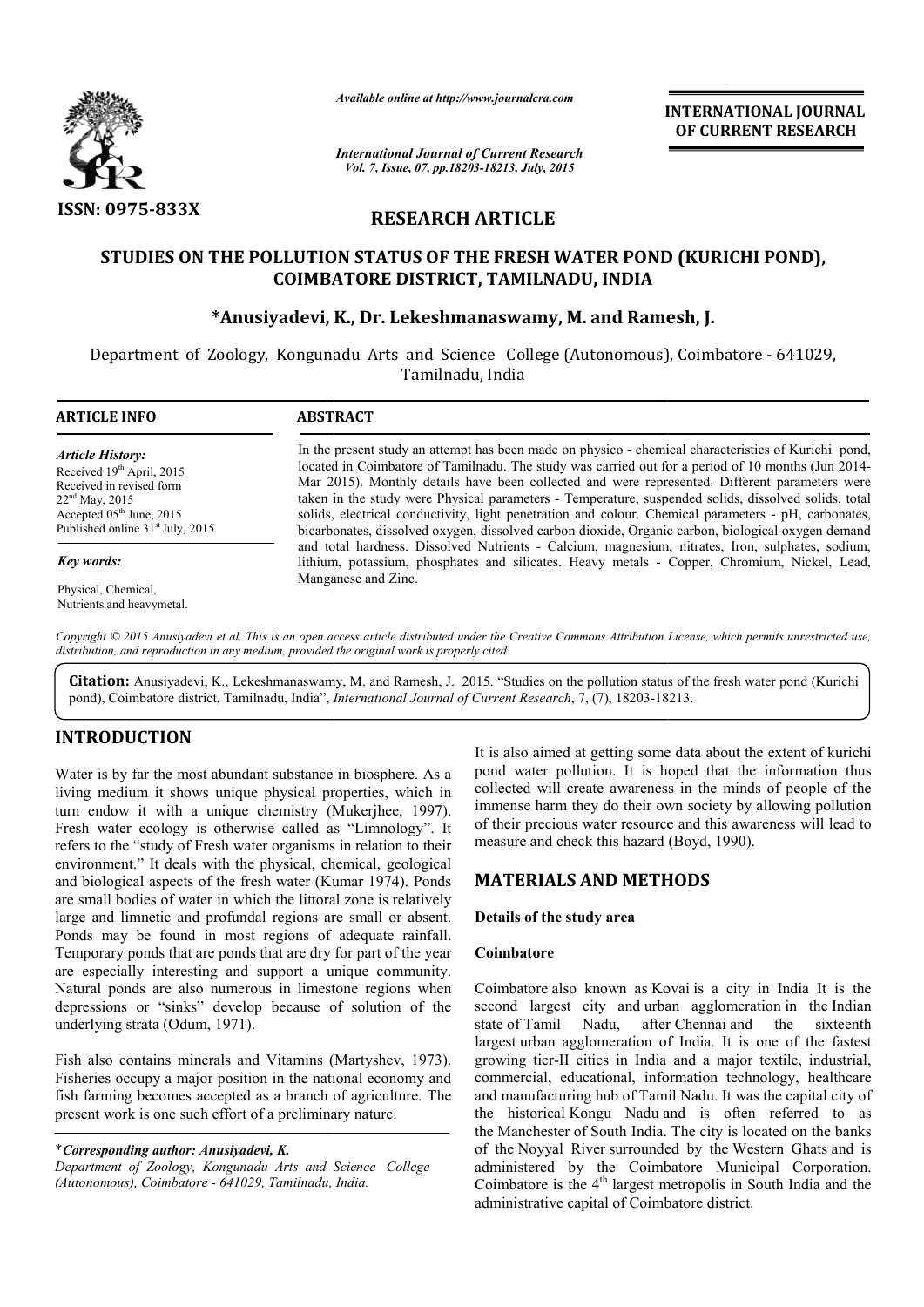# Geographical position of kurichi kulam

Kurichi Kulam in Coimbatore is located at 10°57'55.2"N 76°57'46.3"E or 10.965335, 76.962851.

#### Collection of samples

For the present study water samples were collected for a period of 10 months (Jun 2014 - Mar 2015) with 30 days interval. Every month samples were collected at the surface of the pond at 11.30 - 12.30 pm in order to maintain uniformity. Samples were collected in clean white polythene containers. Collected samples were brought to the laboratory and kept in the refrigerator for further analysis.

#### Samples were analysed for

#### Physical parameters

Temperature, suspended solids, dissolved solids, total solids, electrical conductivity, light penetration and colour.

#### Chemical parameters

pH, carbonates, bicarbonates, dissolved oxygen, dissolved carbon dioxide, organic carbon, biological oxygen demand and total hardness.

# Dissolved Nutrients

Calcium, magnesium, nitrates, Iron, sulphates, sodium, lithium, potassium, phosphates and silicates.

#### Preservation of samples

Samples for the determination of dissolved oxygen were preserved by adding 1ml of Manganous sulphate, 1ml of alkaline iodide and 1ml of concentrated sulphuric acid by anonymous (1965).

#### Analysis of water samples

# Physical parameters

All the parameters were estimated by the methods described by APHA (1998).

# Temperature

During the collection of water samples, the temperature of the pond water was noted by using a thermometer on the spot itself.

#### Suspended solids

A known quantity of the sample (10ml) was taken and filtered using Whatman No.1 filter paper. The residue was taken out and dried in an oven at a temperature of 105°C for an hour, cooled and weighed. This gives the amount of suspended solids in the water samples.

#### Dissolved solids

The filtrate obtained from the above process was evaporated, dried, weighed and recorded as the quantity of dissolved solids in the water samples.

#### Total solids

The amount of total solids present in the water samples can be calculated by adding the suspended solids with that of the dissolved solids.

#### Colour

Colour of the sample was identified visually

#### Chemical parameters

#### pH

pH of the samples was determined by using Systronic Digital pH meter; No.335.

# Dissolved oxygen

Estimation of dissolved oxygen in the water samples was analysed by the Winkler`s method Anonymous (1965).

## Dissolved CO<sub>2</sub>

The dissolved  $CO<sub>2</sub>$  in the water sample was estimated by using the method given by Lind (1974).

## Chlorides

Chlorides in the sample was estimated by Mohr`s method given by Jackson (1973).

#### Calcium and Magnesium

In the present study, calcium and magnesium was estimated by the method given by Jhingran *et al.* (1969).

# Phosphates

The phosphates in the sample was estimated using spectrophotometer as per the procedure given by Strickland and parsons (1965).

#### **Silicates**

Silicates in the sample was analysed by using the procedure as described by Jhingran *et al.* (1969).

#### **Nitrates**

In the present study, the nitrates were analysed as per the procedure by Strickland and parsons (1965).

#### Alkalinity

The total alkalinity of the sample was estimated by the procedure given by Piper (1950).

#### Sulphates

Sulphates in the sample were estimated by the procedure given by Michael (1984).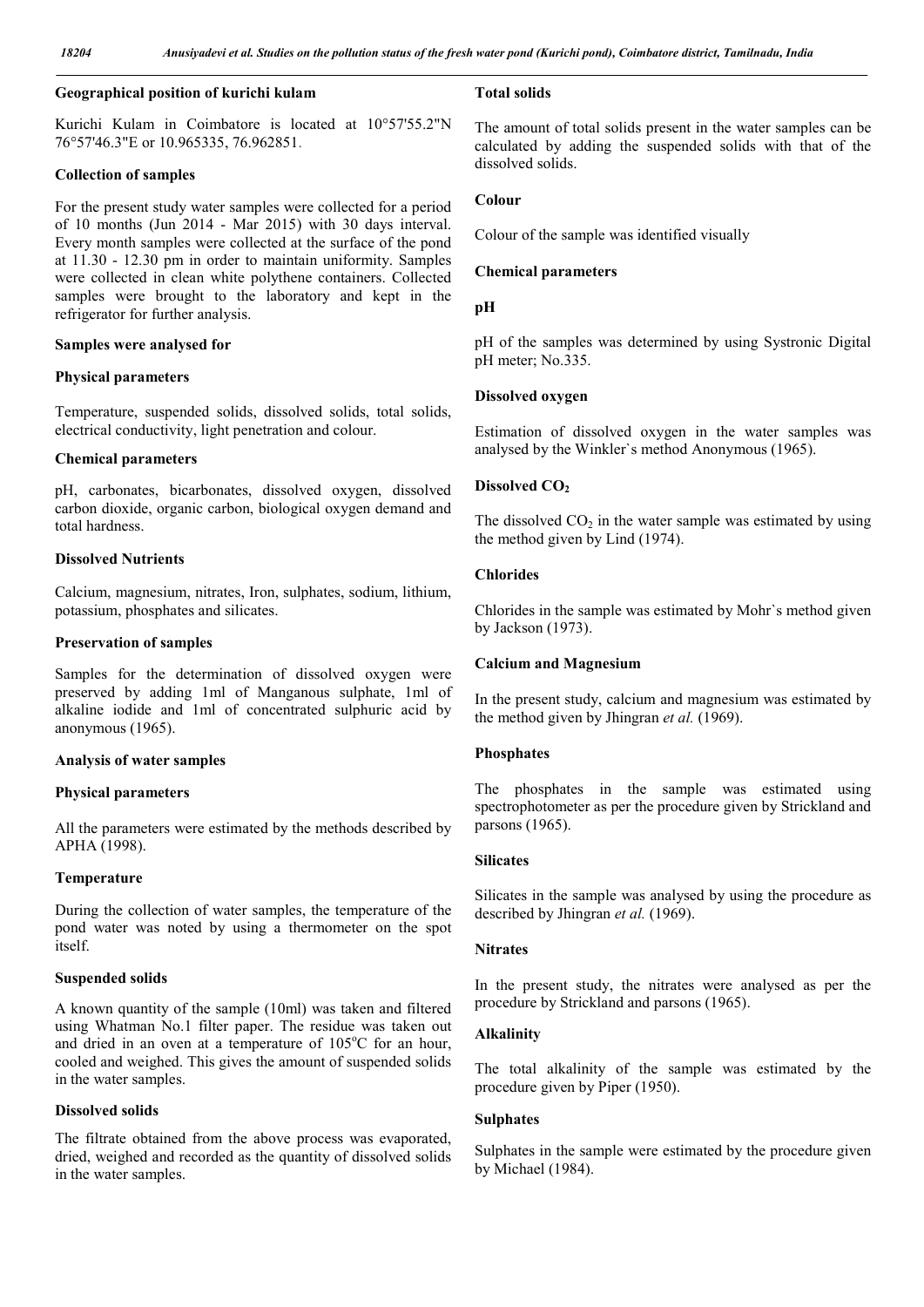## I Figures for physical parameters





**Suspended solids** 



**Dissolved Solids** 2000<br>1500<br>1000<br>500<br>60 **Dissolved Solids (Mg/ March** December va Dissolved Solids February January Octobe Novem **Months**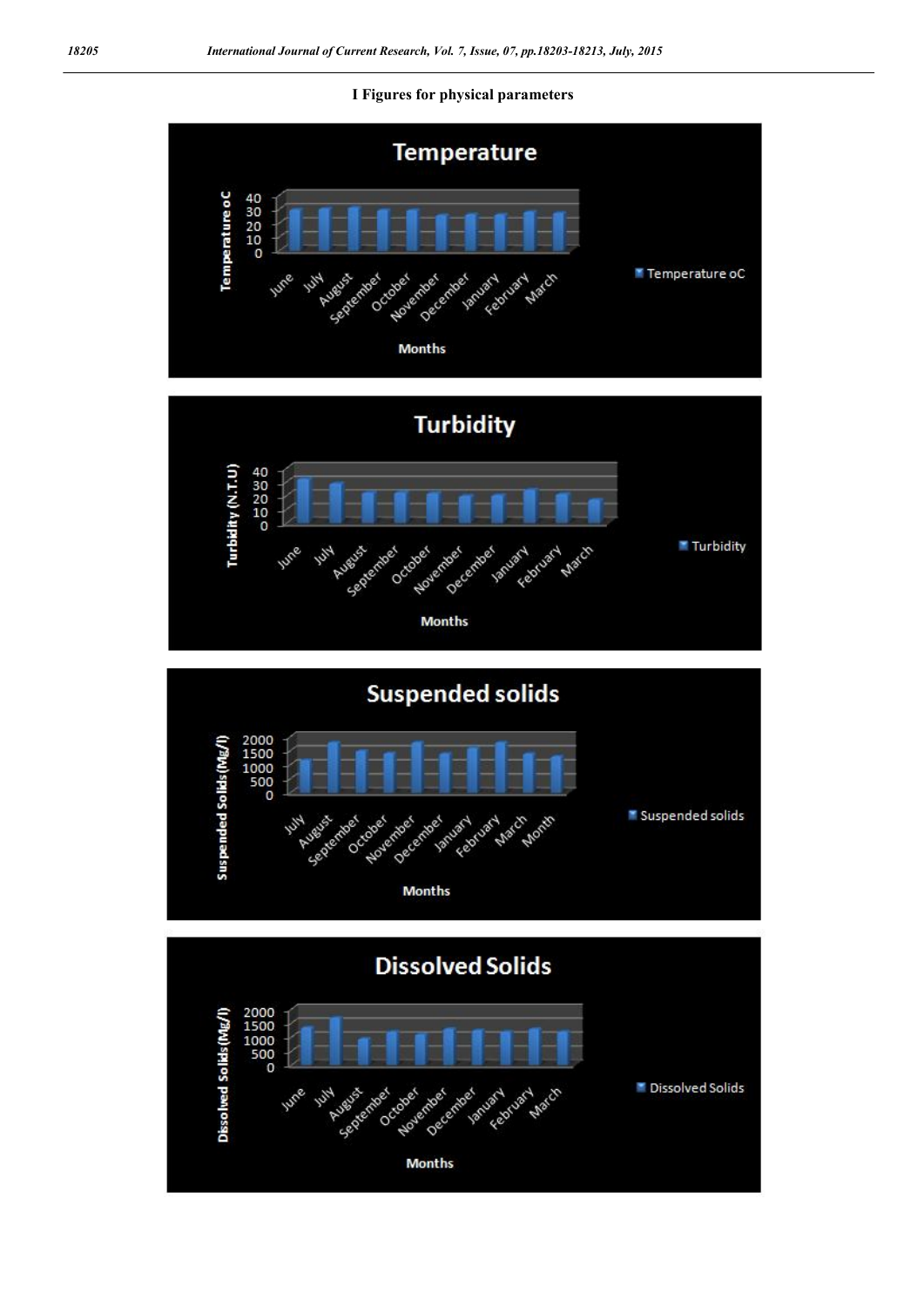





**Dissolved Oxygen**  $0 - 4 = 0$ Dissolved Oxyge n(Mg/l **N** Dissolved Oxygen Oes **Months** 

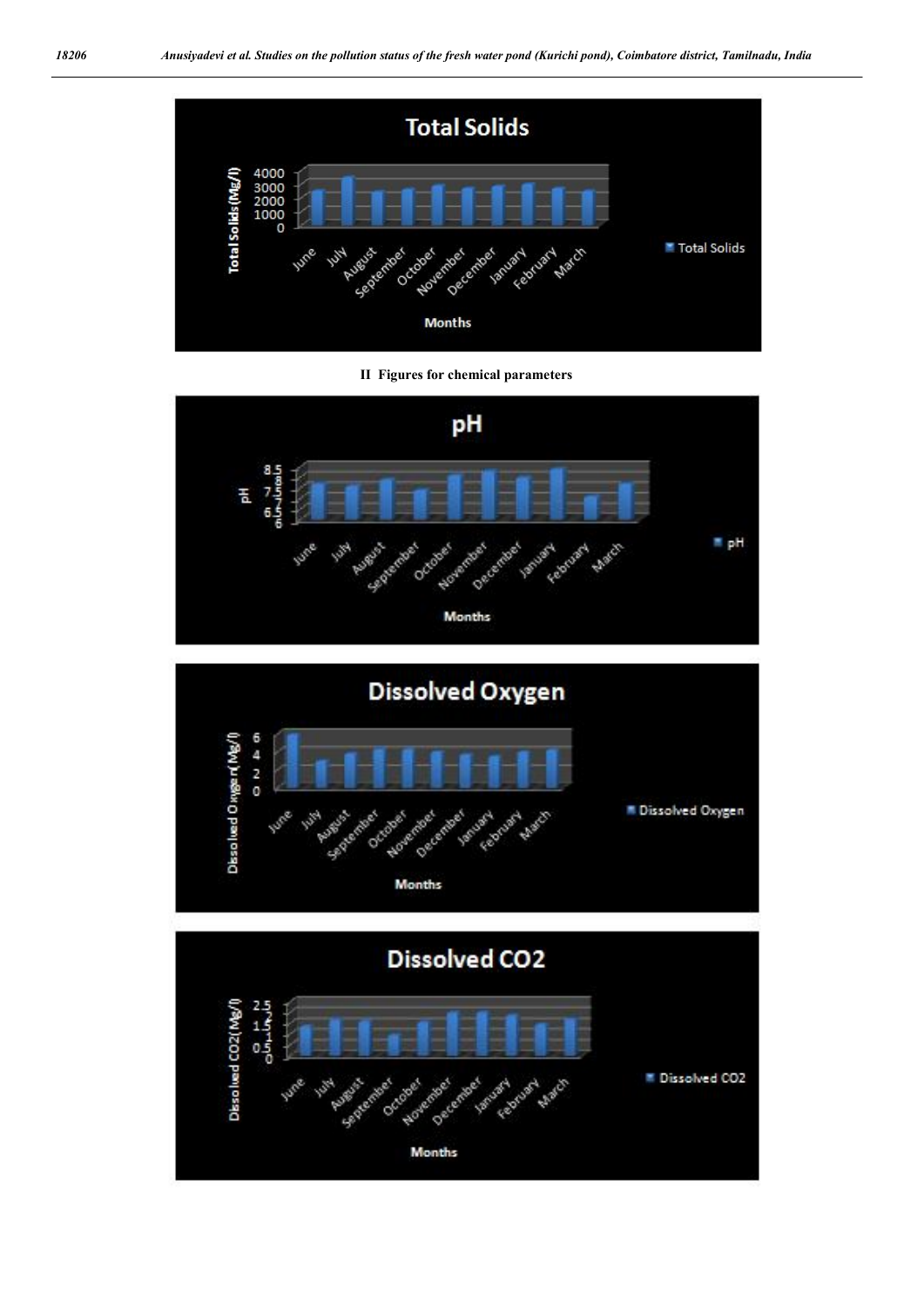



III Figures for nutrient content



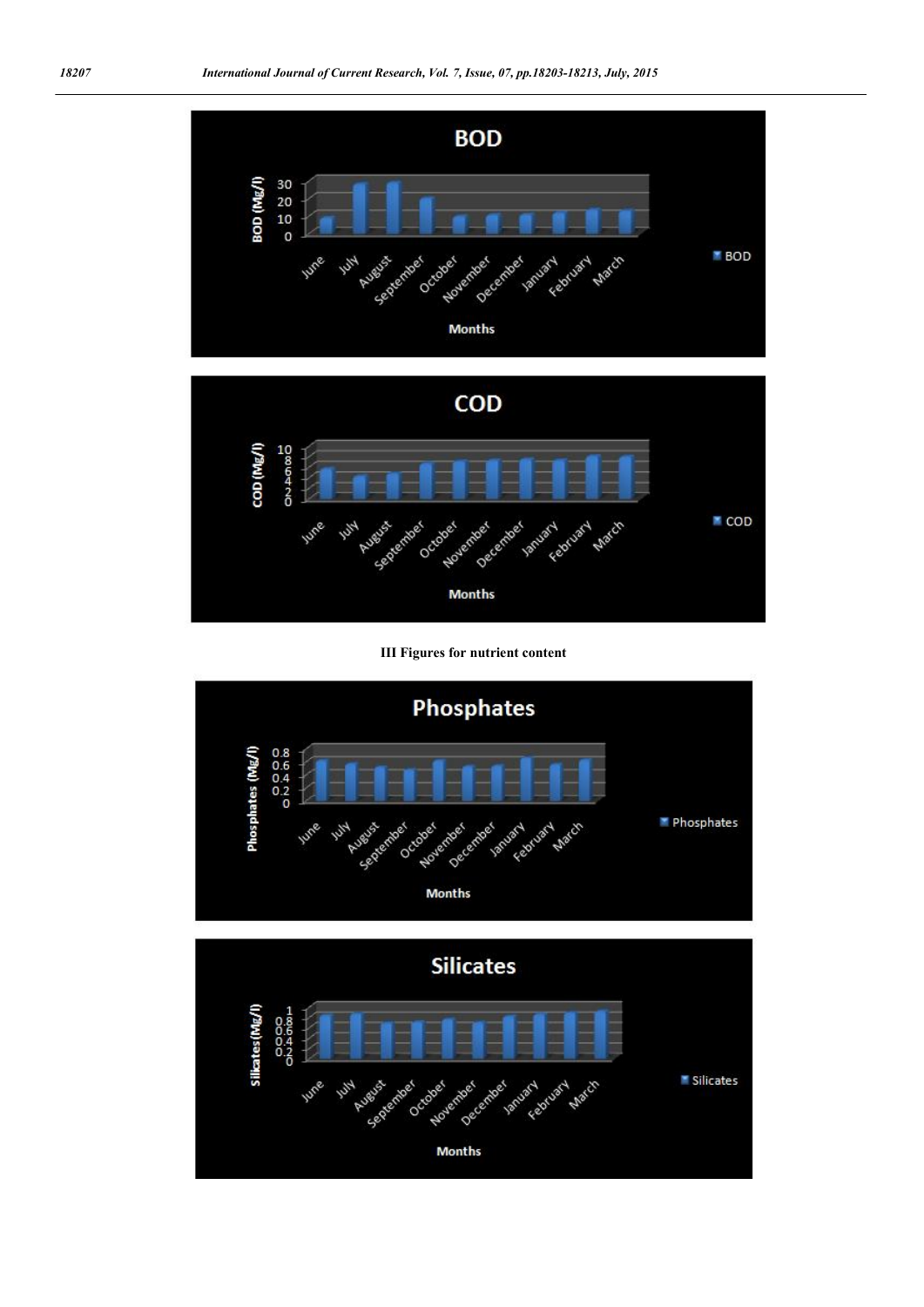



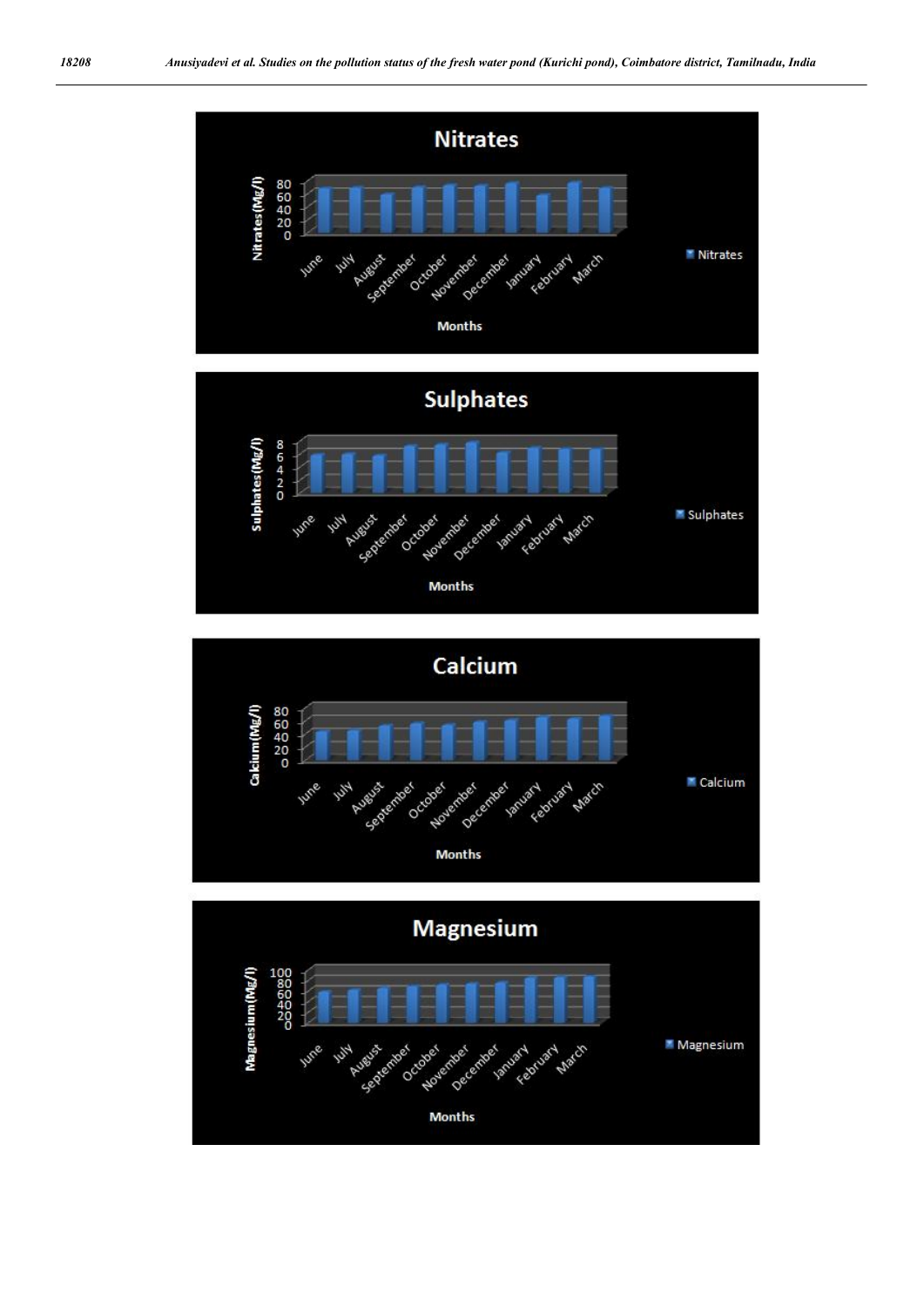

IV Figures for heavy metal





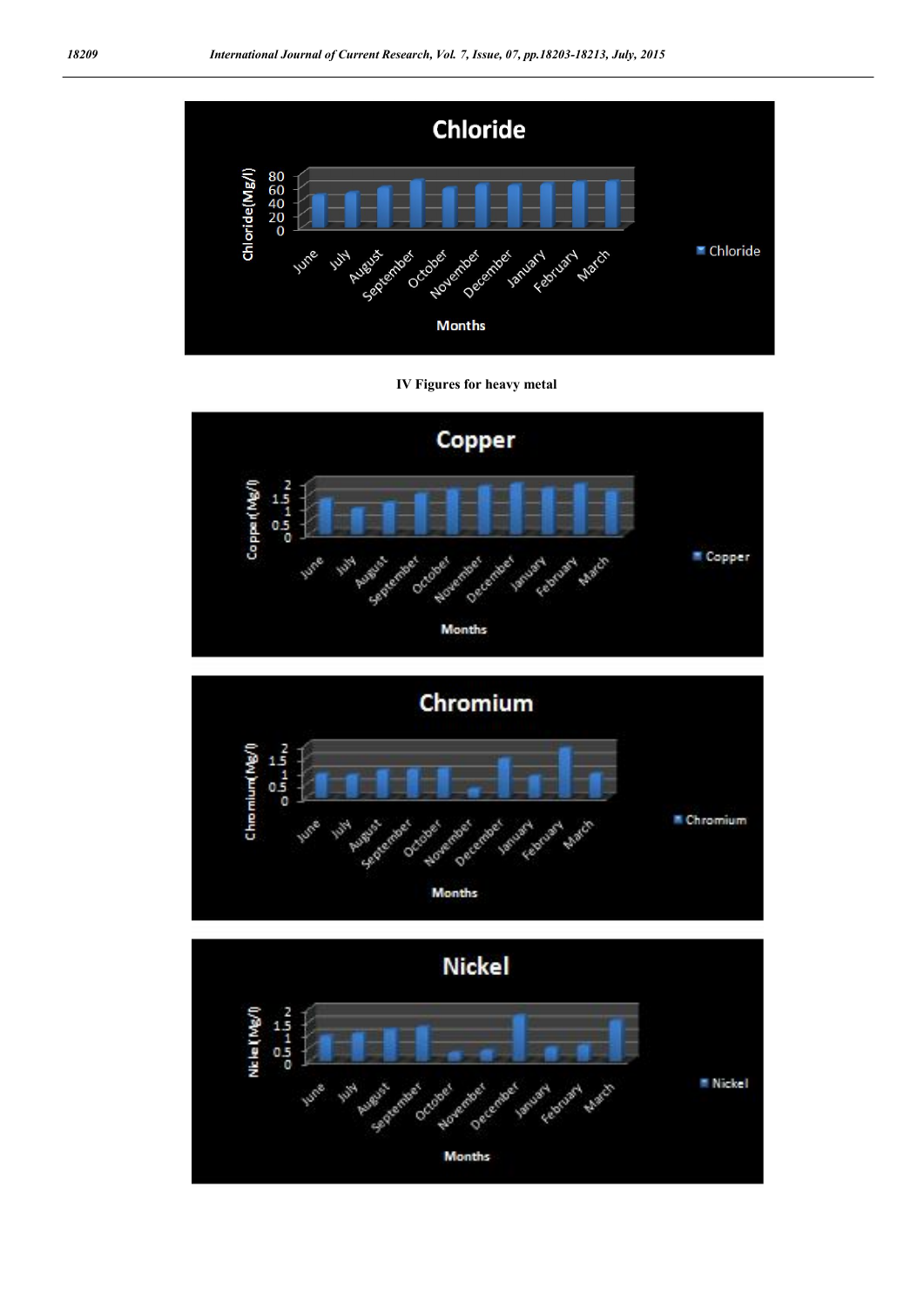

### FISH

Four species of fishes were identified in the kurichi pond.

- 1. *Catla catla (*Hamilton,1822)
- 2. *Labeo rohita* (Hamilton,1822)
- 3. *Tilapia mossambica* (Peters,1952)
- 4. *Channa punctatus* (Bloch)

# RESULTS

Data on the seasonal variations in the physico-chemical parameters, nutrients and fishes of the Kurichi pond, Coimbatore, Tamilnadu for a period of Ten months are presented in the tables (1-4) and figs (I - IV) and plate (I).

#### Physical parameters (Table 1)

During the study period of Ten months, the values of water temperature was ranged from 25.7°C to 31.2°C during the months of June 2014 to Mar 2015. The colour of the pond water recorded as brownish during the months of June. July and Aug 2014. The minimum temperature of  $(25.7^{\circ}C)$  was recorded in the month of Nov 2014. The maximum temperature of (31.2°C) was recorded in the month of Aug 2014.

During the study period of Ten months, the values of turbidity of the pond water was ranged between 17.13 to 32.32 Mg/l. The minimum value of (17.13 Mg/l) was recorded in the month of Mar 2015. The maximum value of (32.32) was recorded in the month of Jun 2014.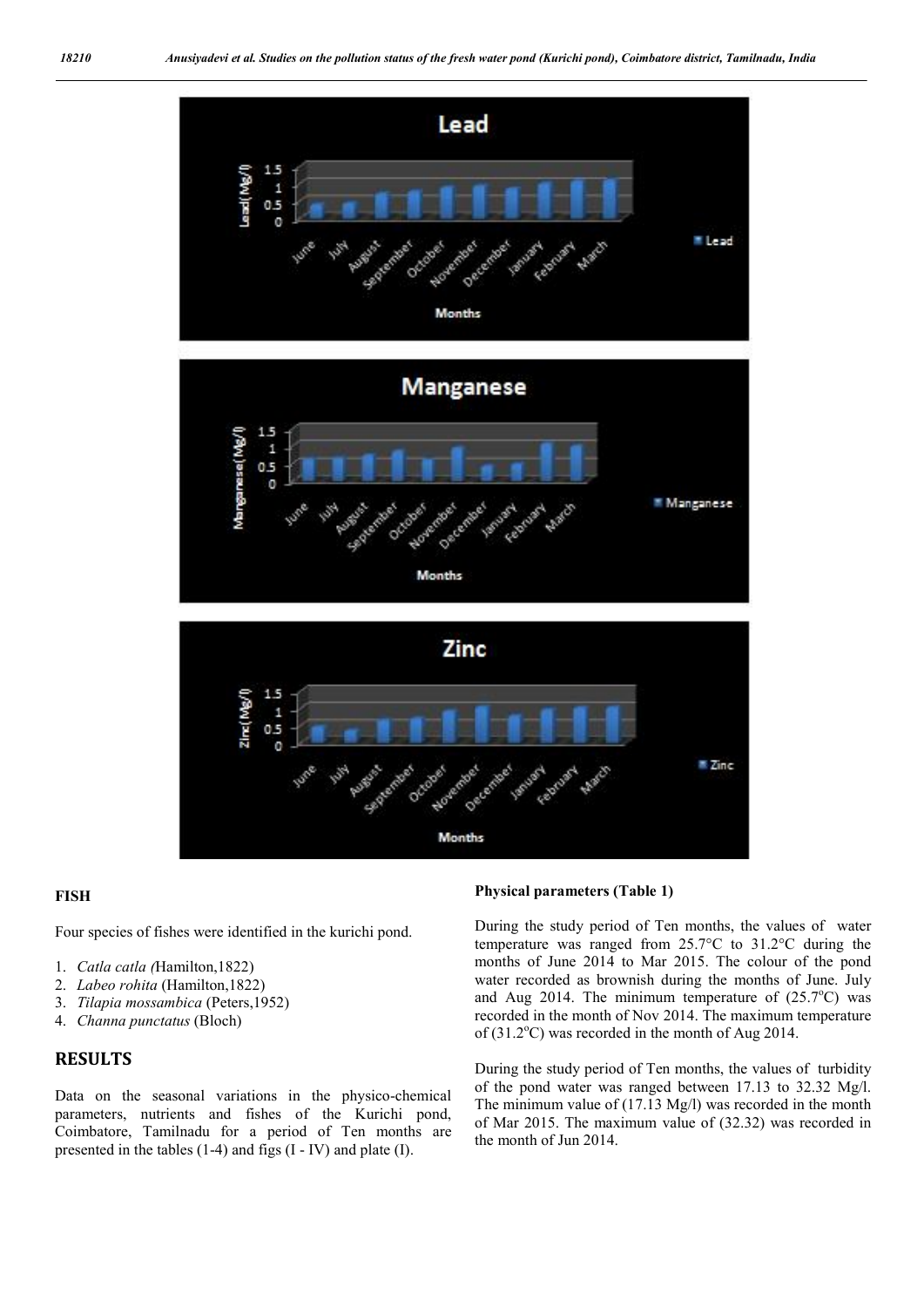During the study period of Ten months, the values of the value of total solids (Suspended and dissolved) was ranged between 2450.17 to 3500.14 Mg/l. The minimum value of (2450.17 Mg/l) was recorded in the month of Aug 2014. The maximum value (3500.14 Mg/l) was recorded in the month of Jul 2014.

The minimum dissolved oxygen value (3.02 mg/l) was recorded during the month of Jul 2014. During the study period of Ten months, the values of dissolved carbon dioxide ranged from 0.97 to 2.02 Mg/l. Minimum value of  $(0.97 \text{ Mg/l})$  was recorded during the month of Sep 2014.

| Table 1. Data on the Monthly Variations in the Physical Characters of the Kurichi Pond, Coimbatore for the |
|------------------------------------------------------------------------------------------------------------|
| <b>Months June 2014 - March 2015</b>                                                                       |

| Month/Parameter | Temperature <sup>0</sup> C | Turbidity<br>N.T.U | Colour          | Odour | Suspended<br>Solids $(Mg/l)$ | Dissolved<br>Solids (Mg/l) | <b>Total Solids</b><br>(Mg/l) |
|-----------------|----------------------------|--------------------|-----------------|-------|------------------------------|----------------------------|-------------------------------|
| June            | 29.7                       | 32.32              | <b>Brownish</b> | Foul  | 1170.03                      | 1350.08                    | 2520.11                       |
| July            | 30.4                       | 28.97              | Brownish        | Foul  | 1800.02                      | 1700.12                    | 3500.14                       |
| August          | 31.2                       | 22.23              | <b>Brownish</b> | Foul  | 1500.05                      | 950.12                     | 2450.17                       |
| September       | 29.4                       | 22.43              | Greenish        | Algal | 1415.01                      | 1200.09                    | 2615.10                       |
| October         | 29.3                       | 21.87              | Greenish        | Algal | 1800.03                      | 1100.01                    | 2900.04                       |
| November        | 25.7                       | 19.90              | Greenish        | Algal | 1400.09                      | 1300.02                    | 2700.11                       |
| December        | 26.3                       | 20.41              | Greenish        | Algal | 1600.04                      | 1250.03                    | 2850.07                       |
| January         | 26.1                       | 24.32              | Greenish        | Algal | 1800.01                      | 1200.05                    | 3000.06                       |
| February        | 28.1                       | 21.23              | Greenish        | Algal | 1400.03                      | 1300.02                    | 2700.05                       |
| March           | 27.3                       | 17.13              | Greenish        | Algal | 1300.05                      | 1200.02                    | 2500.07                       |

Table 2. Data on the Monthly Variations in the Chemical Characters of the Kurichi Pond, Coimbatore for the Months June 2014 - March 2015

| Month/Parameter | pH  | Dissolved Oxygen<br>(Mg/l) | Dissolved Carbon<br>Di Oxide (Mg/l) | <b>Total Hardness</b><br>(Mg/l) | <b>BOD</b><br>(Mg/l) | $\rm{COD}$<br>(Mg/l) |
|-----------------|-----|----------------------------|-------------------------------------|---------------------------------|----------------------|----------------------|
| June            | 7.7 | 5.94                       | 1.38                                | 39.35                           | 9.07                 | 5.7                  |
| July            | 7.6 | 3.02                       | 1.67                                | 40.75                           | 28.26                | 4.3                  |
| August          | 7.9 | 3.82                       | 1.61                                | 42.20                           | 29.01                | 4.8                  |
| September       | 7.4 | 4.32                       | 0.97                                | 54.90                           | 20.09                | 6.7                  |
| October         | 8.1 | 4.27                       | 1.57                                | 32.00                           | 9.82                 | 7.1                  |
| November        | 8.3 | 4.01                       | 2.01                                | 32.00                           | 10.66                | 7.3                  |
| December        | 8.0 | 3.71                       | 2.02                                | 60.80                           | 10.82                | 7.5                  |
| January         | 8.4 | 3.52                       | 1.88                                | 41.00                           | 11.79                | 7.3                  |
| February        | 7.1 | 4.01                       | 1.47                                | 30.50                           | 13.62                | 8.1                  |
| March           |     | 4.24                       | 1.71                                | 36.50                           | 13.01                | 8.0                  |

Table 3. Data on the Monthly Variations in the Nutrient Contents of the Kurichi Pond, Coimbatore for the Months June 2014 - March 2015

| Month/Parameter | Phosphates<br>(Mg/l) | Silicates<br>(Mg/l) | <b>Nitrates</b><br>(Mg/l) | Sulphates<br>(Mg/l) | Calcium<br>(Mg/l) | Magnesium<br>(Mg/l) | Chloride<br>(Mg/l) |
|-----------------|----------------------|---------------------|---------------------------|---------------------|-------------------|---------------------|--------------------|
| June            | 0.62                 | 0.84                | 68.12                     | 5.87                | 43.81             | 58.92               | 48.11              |
| July            | 0.57                 | 0.87                | 69.24                     | 5.98                | 45.58             | 62.43               | 51.41              |
| August          | 0.52                 | 0.69                | 59.12                     | 5.76                | 52.87             | 65.58               | 59.26              |
| September       | 0.48                 | 0.71                | 70.04                     | 7.22                | 56.28             | 69.26               | 69.17              |
| October         | 0.62                 | 0.76                | 73.14                     | 7.43                | 53.79             | 72.23               | 58.21              |
| November        | 0.53                 | 0.70                | 72.25                     | 7.76                | 58.54             | 74.11               | 63.11              |
| December        | 0.54                 | 0.82                | 76.30                     | 6.22                | 61.24             | 76.19               | 62.18              |
| January         | 0.66                 | 0.86                | 58.11                     | 6.93                | 65.61             | 85.23               | 64.27              |
| February        | 0.56                 | 0.89                | 77.19                     | 6.74                | 63.46             | 86.37               | 66.87              |
| March           | 0.63                 | 0.92                | 68.87                     | 6.71                | 67.59             | 87.48               | 67.79              |

#### Chemical parameters: (Table 2)

During the study period of Ten months, the values of pH were ranged between 7.1 to 8.4. The pond was found to be alkaline in nature throughout the study period. The minimum pH value was noticed as (7.1) during the month of Feb 2015. The maximum pH value was noticed as (8.4) during the month of Jan 2015.

During the study period of Ten months, the values of dissolved oxygen was found to range from 3.02 to 5.94 Mg/l. The amount of dissolved oxygen was found to be maximum (5.94 Mg/l) during the month of Jun 2014.

The maximum value of (2.02 Mg/l) was recorded during the month of Dec 2014.

During the study period of Ten months, the values of total hardness ranged from 30.50-60.80 Mg/l. Minimum value of (30.50 Mg/l) was recorded during the month of Feb 2015. The maximum value of (60.80 Mg/l) was recorded during the month of Dec 2014.

During the study period of Ten months, the B.O.D values were ranging from 9.07 to 29.01 Mg/l. An increase in the B.O.D values (29.01 Mg/l) was recorded in the month of Aug 2014. A decrease in the B.O.D value (9.07 Mg/l) was recorded in the month of Jun 2014.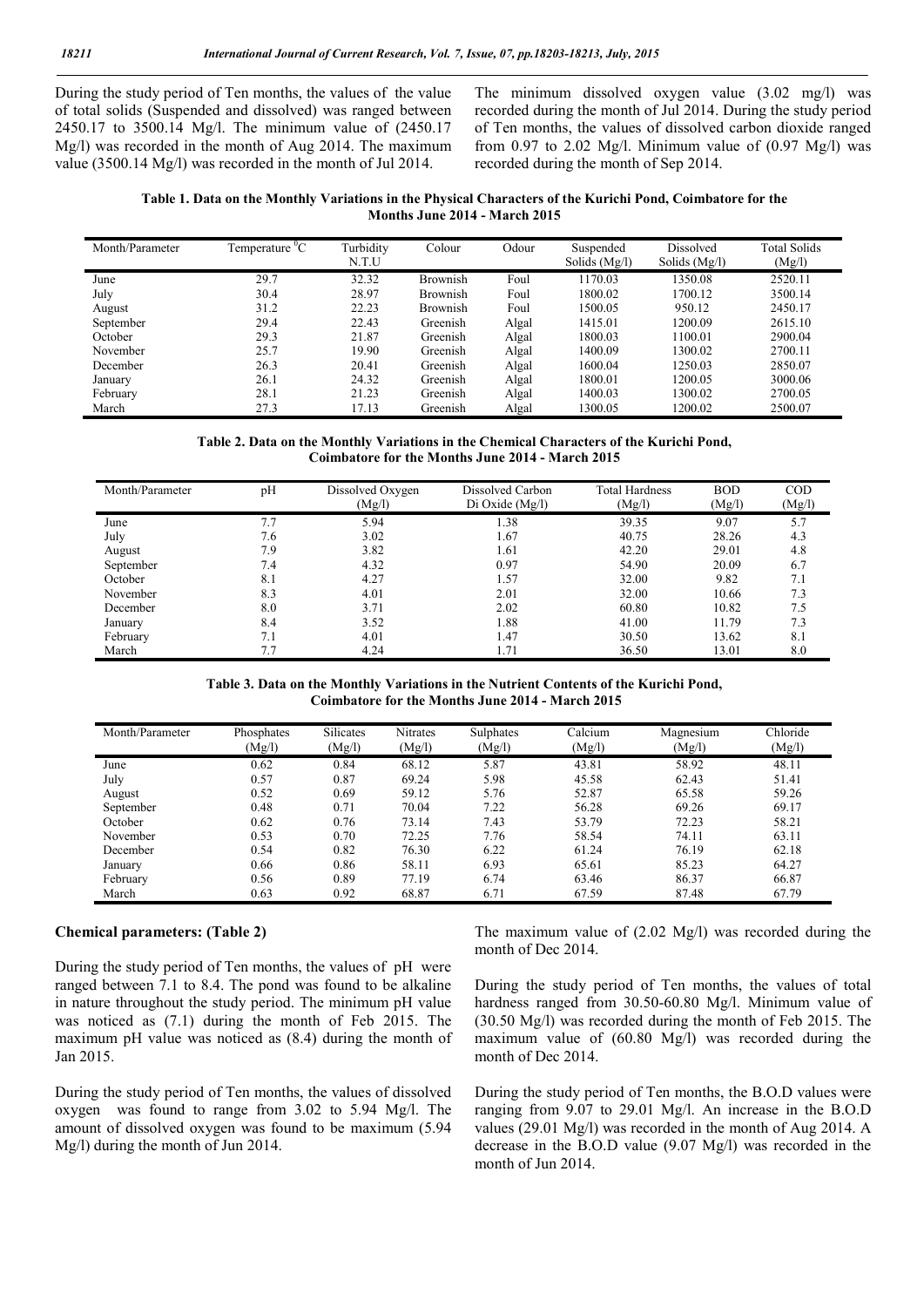# Nutrient contents: (Table 3)

During the study period of Ten months, the values of phosphates were ranged between 0.48 to 0.66 Mg/l. Maximum phosphate value of (0.66 Mg/l) recorded during the month of Jan 2015. Minimum phosphate value of (0.48 Mg/l) was recorded during the month of Sep 2014.

During the study period of Ten months, the values of silicate were ranged between (0.69 to 0.92 Mg/l). The silicate value was found to be maximum (0.92 Mg/l) during the month of Mar 2015. The silicate value was found to be minimum (0.69 Mg/l) during the month of Aug 2014.

During the study period of Ten months, the values of nitrate were ranged from 58.11 to 77.19 Mg/l. The amount of nitrate was found to be maximum (77.19 Mg/l) during the month of Feb 2015. The amount of nitrate was found to be minimum (58.11 Mg/l) during the month of Jan 2015.

During the study period of Ten months, the values of sulphates were ranged between 5.76 to 7.76 Mg/l. The values of sulphates were showed no higher variations during the study period. The sulphate value was found to be maximum (7.76 Mg/l) during the month of Nov 2014. The sulphate value was found to be minimum (5.76) during the month of Aug 2014.

During the study period of Ten months, the values of calcium was ranged from 43.81 to 67.59 Mg/l. The amount of calcium (67.59 Mg/l) was recorded as maximum during the month of Mar 2015. The amount of calcium (43.81 Mg/l) was recorded as minimum during the month of Jun 2014.

During the study period of Ten months, the values of chloride was ranged between 51.41 to 69.17 Mg/l. The highest value of (69.17 Mg/l) chloride was recorded as maximum during the month of Sep 2014. The lowest value of (51.41Mg/l) chloride as minimum during the month of Jul 2014.

## Heavy metals (Table 4)

During the study period of Ten months, the values of Copper was ranged between 0.98 to 1.93 Mg/l. The highest value of (1.93 Mg/l) Copper was recorded as maximum during the month of Dec 2014. The lowest value of (0.98 Mg/l) Copper as minimum during the month of Jul 2014.

During the study period of Ten months, the values of Chromium was ranged between 0.34 to 1.89 Mg/l. The highest value of (1.89 Mg/l) Chromium was recorded as maximum during the month of Feb 2015. The lowest value of (0.34 Mg/l) Chromium as minimum during the month of Nov 2014.

During the study period of Ten months, the values of Nickel was ranged between 0.34 to 1.75 Mg/l. The highest value of (1.75 Mg/l) Nickel was recorded as maximum during the month of Dec 2014. The lowest value of (0.34 Mg/l) Nickel as minimum during the month of Oct 2014.

During the study period of Ten months, the values of Lead was ranged between 0.41 to 1.12 Mg/l. The highest value of (1.12 Mg/l) Lead was recorded as maximum during the month of Mar 2014. The lowest value of (0.41 Mg/l) Lead as minimum during the month of Jun 2014.

Table 4. Data on the Monthly Variations in the Heavy metal Contamination of the Kurichi Pond, Coimbatore for the Months June 2014 - March 2015

| Month/Parameter | Copper<br>(Mg/l) | Chromium<br>(Mg/l) | Nickel<br>(Mg/l) | Lead<br>(Mg/l) | Manganese<br>(Mg/l) | Zinc<br>(Mg/l) |
|-----------------|------------------|--------------------|------------------|----------------|---------------------|----------------|
| June            | 1.35             | 0.91               | 0.97             | 0.41           | 0.63                | 0.47           |
| July            | 0.98             | 0.87               | 1.07             | 0.45           | 0.66                | 0.36           |
| August          | 1.21             | 1.05               | 1.21             | 0.73           | 0.74                | 0.66           |
| September       | 1.55             | 1.08               | 1.31             | 0.79           | 0.86                | 0.71           |
| October         | 1.71             | 1.11               | 0.34             | 0.91           | 0.61                | 0.92           |
| November        | 1.83             | 0.34               | 0.42             | 0.95           | 0.95                | 1.04           |
| December        | 1.93             | 49. ا              | 1.75             | 0.87           | 0.43                | 0.78           |
| January         | l.76             | 0.83               | 0.52             | 1.02           | 0.49                | 0.96           |
| February        | l.90             | 1.89               | 0.61             | 1.09           | 1.07                | 1.02           |
| March           | 1.63             | 0.92               | 1.56             | 1.12           | 1.00                | 1.03           |

Table 5. Data on the Fish Population of the Kurichi Pond, Coimbatore for the Months June 2014 - March 2015

| Order         | Family     | <b>Species</b>                   |
|---------------|------------|----------------------------------|
| Cypriniformes | Cyprinidae | Catla catla (Hamilton, 1822)     |
| Cypriniformes | Cyprinidae | Labeo rohita (Hamilton, 1822)    |
| Perciformes   | Cichlidae  | Tilapia mosambica (Peters, 1952) |
| Perciformes   | Channidae  | Channa punctatus (Bloch)         |

During the study period of Ten months, the values of magnesium was ranged between 58.92 to 87.48 Mg/l. The highest value of (87.48 Mg/l) magnesium was recorded as maximum during the month of Mar 2015. The lowest value of (58.92mg/l) magnesium as minimum during the month of Jun 2014.

During the study period of Ten months, the values of Manganese was ranged between 0.43 to 1.07 Mg/l. The highest value of (1.07 Mg/l) nickel was recorded as maximum during the month of Feb 2015. The lowest value of (0.43 Mg/l) nickel as minimum during the month of Dec 2014.